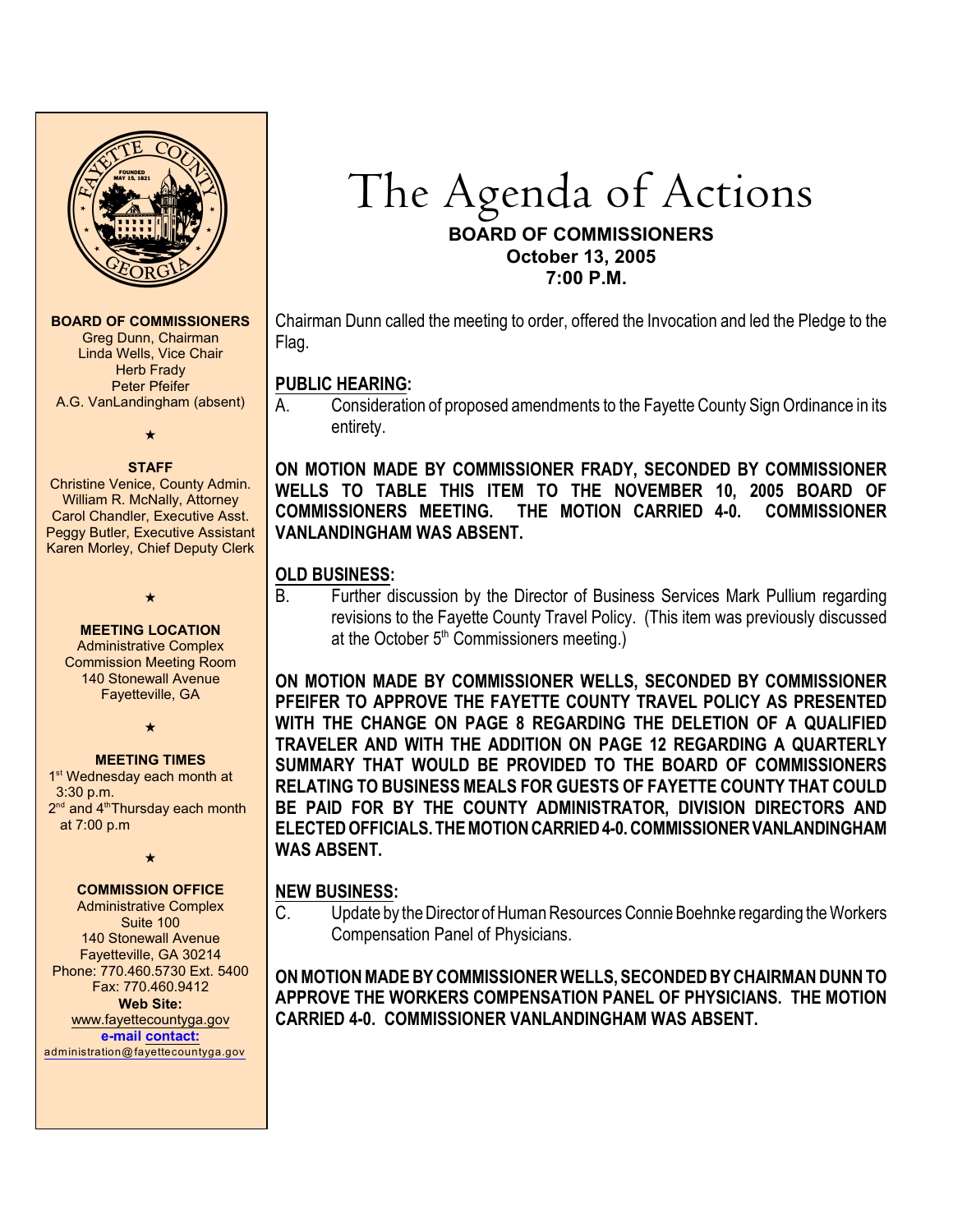## **Agenda of Actions October 13, 2005 Page 2**

D. Update by the Director of Human Resources Connie Boehnke regarding (a) Military Training Leave; and (b) Employee Health Benefits Plan - Post Employment.

**DIRECTOR OF HUMAN RESOURCES CONNIE BOEHNKE REQUESTED THAT THE ISSUE OF MILITARY TRAINING LEAVE BE TABLED TO THE DECEMBER 7, 2005 BOARD OF COMMISSIONERS MEETING.**

**ON MOTION MADE BY COMMISSIONER WELLS, SECONDED BY COMMISSIONER PFEIFER TO ADOPT THE EMPLOYEE HEALTH BENEFITS PLAN REGARDING POST EMPLOYMENT WITH THE CHANGE IN SECTION 5.R REGARDING A RETIRED EMPLOYEE RETURNING TO WORK FOR THE COUNTY. THE MOTION CARRIED 4-0. COMMISSIONER VANLANDINGHAM WAS ABSENT.** 

**CONSENT AGENDA: ON MOTION MADE BY COMMISSIONER WELLS, SECONDED BY COMMISSIONER PFEIFER TO APPROVE THE CONSENT AGENDA AS PRESENTED. THE MOTION CARRIED 4-0. COMMISSIONER VANLANDINGHAM WAS ABSENT.**

- 1. Approval of request from Director of Purchasing Tim Jones to award Bid #530 (Phosphate) to Stiles-Kem at a price of \$82.50 per pail.
- 2. Approval of request from Division Director Mark Pullium to increase expenditure vehicle repair due to receipt of insurance funds for damages to county vehicles.
- 3. Approval of tax abatement request as recommended.
- 4. Approval of minutes for Board of Commissioners meeting held on September 22, 2005.

#### **PUBLIC COMMENT:**

Members of the public are allowed up to five minutes each to address the Board on issues of concern other than those items which are on this evening's agenda.

# **NONE.**

#### **STAFF REPORTS:**

**ZONING ADMINISTRATOR AARON WHEELER:** Zoning Administrator Aaron Wheeler reported to the Board that an annexation request from the City of Fayetteville had officially been received today regarding two pieces of property located diagonally from Fayette Medical Center. He said the request was proposing O-I and the property was currently zoned O-I.

**EXECUTIVE SESSION:** Attorney Davenport requested an executive session to discuss six legal matter.

Commissioner Pfeifer requested an executive session to discuss one legal matter.

**EXECUTIVE SESSION: ON MOTION MADE BY COMMISSIONER WELLS, SECONDED BY COMMISSIONER PFEIFER TO ADJOURN TO EXECUTIVE SESSION TO DISCUSS SEVEN LEGAL ITEMS. THE MOTION**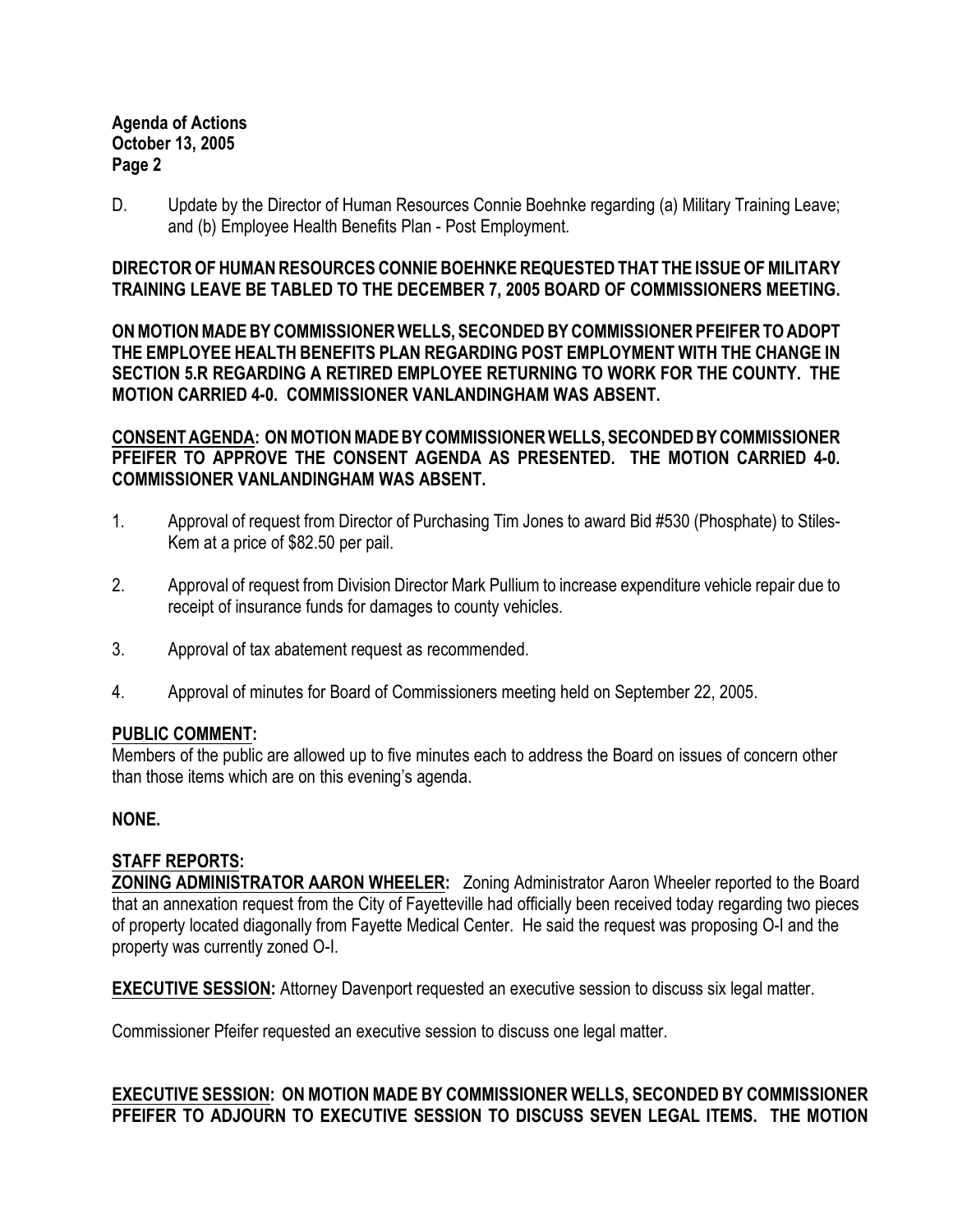**Agenda of Actions October 13, 2005 Page 3**

### **CARRIED 4-0. COMMISSIONER VANLANDINGHAM WAS ABSENT.**

**LEGAL:** Attorney McNally discussed a legal matter with the Board

## **ON MOTION MADE BY COMMISSIONER WELLS, SECONDED BY COMMISSIONER PFEIFER TO AUTHORIZE ATTORNEY MCNALLY TO PROCEED IN THIS MATTER. THE MOTION CARRIED 4-0. COMMISSIONER VANLANDINGHAM WAS ABSENT.**

**LEGAL:** Attorney McNally discussed a legal matter with the Board.

#### **THE BOARD TOOK NO ACTION ON THIS MATTER.**

**LEGAL:** Attorney McNally reported to the Board on a legal matter.

## **ON MOTION MADE BY COMMISSIONER WELLS, SECONDED BY COMMISSIONER PFEIFER TO AUTHORIZE ATTORNEY MCNALLY TO PROCEED IN THIS MATTER. THE MOTION CARRIED 4-0. COMMISSIONER VANLANDINGHAM WAS ABSENT.**

**LEGAL:** Attorney Davenport discussed a legal matter with the Board.

#### **THE BOARD TOOK NO ACTION ON THIS MATTER.**

**LEGAL:** Attorney McNally and the County Administrator discussed a legal matter with the Board.

#### **THE BOARD TOOK NO ACTION ON THIS MATTER.**

**LEGAL:** Attorney Davenport updated the Board on a legal matter.

#### **THE BOARD TOOK NO ACTION ON THIS MATTER.**

**LEGAL:** Commissioner Pfeifer discussed a legal matter with the Board.

#### **THE BOARD TOOK NO ACTION ON THIS MATTER.**

 $\frac{1}{2}$  , and the set of the set of the set of the set of the set of the set of the set of the set of the set of the set of the set of the set of the set of the set of the set of the set of the set of the set of the set

### **EXECUTIVE SESSION AFFIDAVIT: ON MOTION MADE BY COMMISSIONER WELLS, SECONDED BY COMMISSIONER PFEIFER TO AUTHORIZE THE CHAIRMAN TO EXECUTE THE EXECUTIVE SESSION AFFIDAVIT AFFIRMING THAT SEVEN LEGAL MATTERS WERE DISCUSSED IN EXECUTIVE SESSION. THE MOTION CARRIED 4-0. COMMISSIONER VANLANDINGHAM WAS ABSENT.**

There being no further business to come before the Board, Chairman Dunn adjourned the meeting at 9:30 p.m.